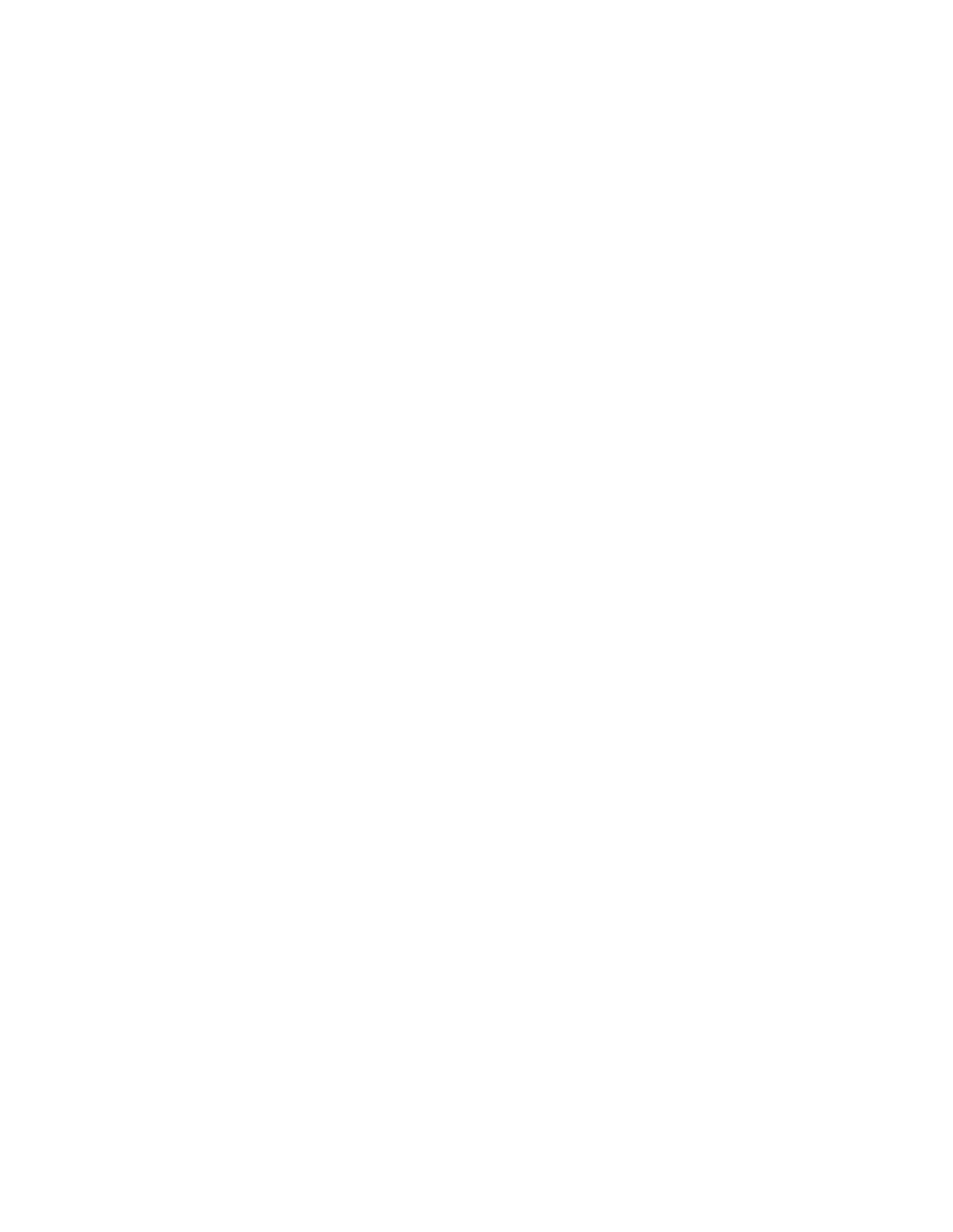

## **STAFF UPDATE**

| To:      | <b>SBWMA Board Members</b>                                |
|----------|-----------------------------------------------------------|
| From:    | <b>Hilary Gans, Facility Operations Contracts Manager</b> |
| Date:    | April 28, 2011 Board of Director's Meeting                |
| Subject: | <b>Shoreway Financial and Construction Update</b>         |

#### **Financial Update - Summary**

This is an informational item and no Board action is required.

This section has been added to the regular construction update to provide the Board a high-level update on the Master Plan finances. With the Master Plan project in its final stages of construction (the MRF building construction is compete, the Single Stream equipment manufacture and installation is complete, and the transfer station construction is roughly 75% complete) it is possible now to more accurately forecast expected total spent dollars for the project completion.

On July 23, 2009 the Board approved the sale of Bonds for the Shoreway Master Plan Project in a total dollar amount of \$56.50 million of which \$46.97 million was dedicated to actual physical improvements. Through the end of March 2011 \$40,327,900 has been spent, leaving a fund balance of \$6,644,000 (The SEC Master Plan Budget table on page 5 of this report shows the Master Plan expenditures by category through March 31, 2011). Of the total remaining Master Plan funds \$515,000 remains out of the original Board approved \$728,000 for supplemental Transfer Station improvements; these funds came from adding back to the project \$728,000 from the Transfer Station bid deduct alternate. Staff will come back to the Board with options for how to spend these funds or not.

In forecasting the expenditures through the balance of the Master Plan construction effort (estimated at fall of 2011) the following expenses were taken into consideration:

- 1) Lag in processing payment to vendors,
- 2) Final payment of contract retentions to contractors,
- 3) Planned future construction expenses through the remainder of Phase II construction,
- 4) Settlement of any known disputed items with contractors,
- 5) Other projects that have yet to be started or are just now starting (e.g., the education center in the MRF building) but are part of the Master Plan project.

At this time, it is forecasted that there are sufficient funds to cover the project expenditures through the completion of the Master Plan project without tapping the transfer station bid deduct funds of \$515,000 or the projected remaining unallocated project contingency of \$211,000.

As has been presented in the monthly updates, SJ Amoroso's construction costs have overspent the Phase II construction budget line item and additional funds have been approved by the Board to supplement the Phase II contingency budget. It is anticipated that additional funds will be needed to complete the Phase II construction work, but there are sufficient savings in other categories of the Master Plan budget that should cover all of the Phase II construction costs. The Board will continue to be updated on a monthly basis as projects are closed-out and payments are made to contractors. After the completion of the contract work by SJ Amoroso (June 2011),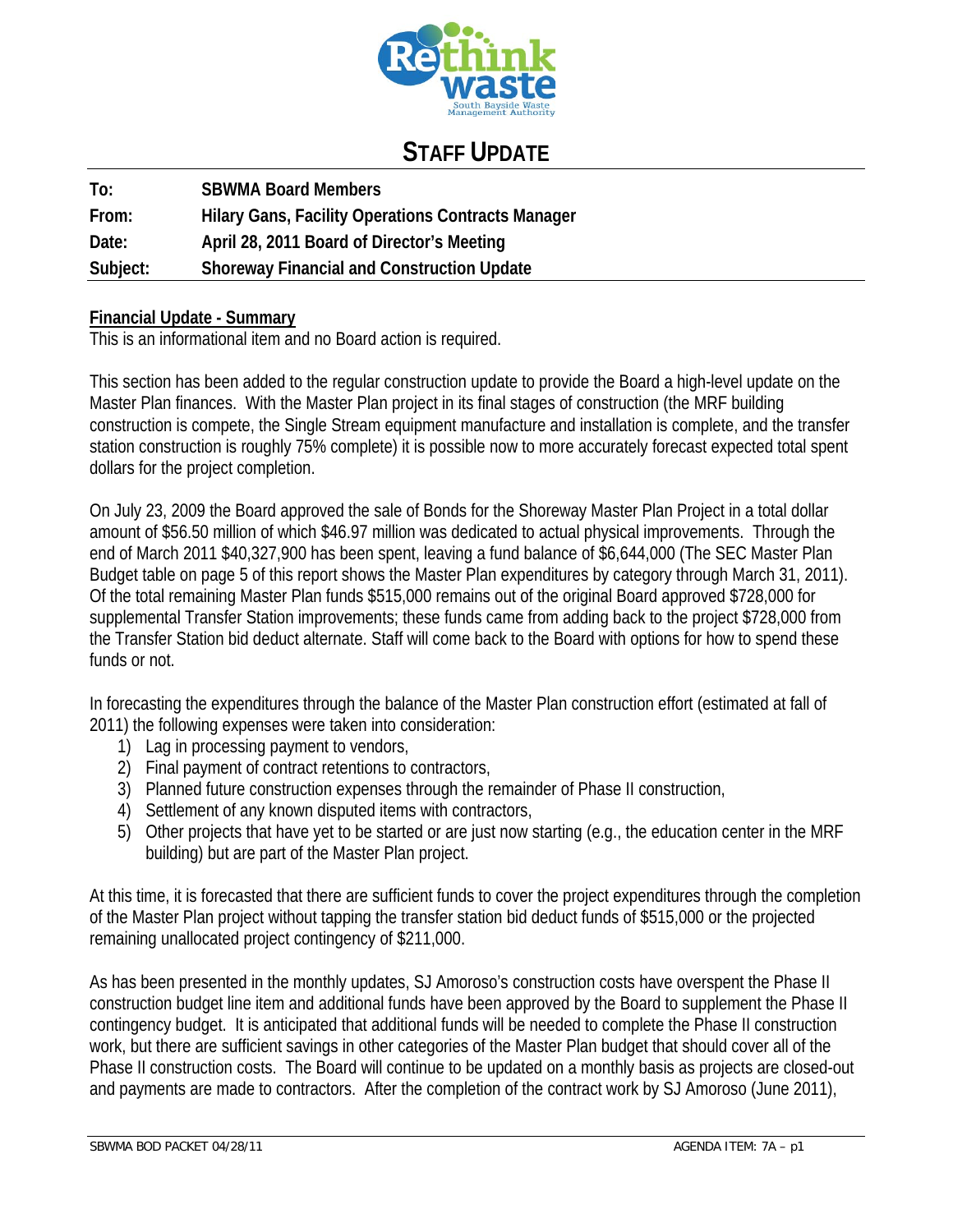Staff will present an update of the Master Plan fund balance and request that the Board provide direction on the use of the Transfer Station bid deduct alternative funds remaining.

### **Construction Project Update**

This project update summarizes the status of the construction of the Shoreway Master Plan Phase II improvements which include the construction of a new Materials Recovery Facility (MRF) building, modifications to the Transfer Station (TS), and various site work; and Phase III improvements which are comprised solely of the purchase and installation of the single stream processing equipment. A contract in the amount of \$16,209,000 was awarded to SJ Amoroso on July 23, 2009 for Phase II of the Master Plan construction work. On October 7, 2009 the Board approved a contract with BHS for \$15,713,180, exclusive of sales tax, for the Phase III work. This report includes a discussion of completed and upcoming construction activities, updates to the construction schedule, and a summary of the project budget.

#### **Construction and Other Project Activities**

The following construction activities occurred over the past month:

#### MRF Building

- o Fire system tested occupancy permit issued
- o **SBR moved in to the Administrative portion of the MRF building**
- o Public Recycling Center and reverse vending machines fully operational

#### Transfer Station (TS)

- o Erection of TS building structural steel frame
- o Concrete precast walls delivered and installed
- o TS roof installation

#### Equipment Installation and Other Project Activities

- o **Single stream equipment started operation 4/4/2011**
- o Video camera system installation

The following construction activities are expected to occur during the next reporting period:

#### MRF Building

o Punch list item correction

#### Transfer Station

- o Installation of siding on new TS construction
- o Installation of translucent siding on north wall of TS
- o Complete punch list items on TS interior offices
- o Construction of restroom area of TS
- o TS interior lighting replacement in old area

#### Equipment Installation and Other Project Activities

- o System punch list items
- o System Acceptance Testing

#### **Issues of Concern**

o The March construction schedule from SJ Amoroso shows that the transfer station final completion will be delayed from the Contractual Final Completion date of June  $6<sup>th</sup>$  until July 14<sup>th</sup> 2011. SJ Amoroso is in the process of working with subcontractors on the construction sequencing and scheduling to try and improve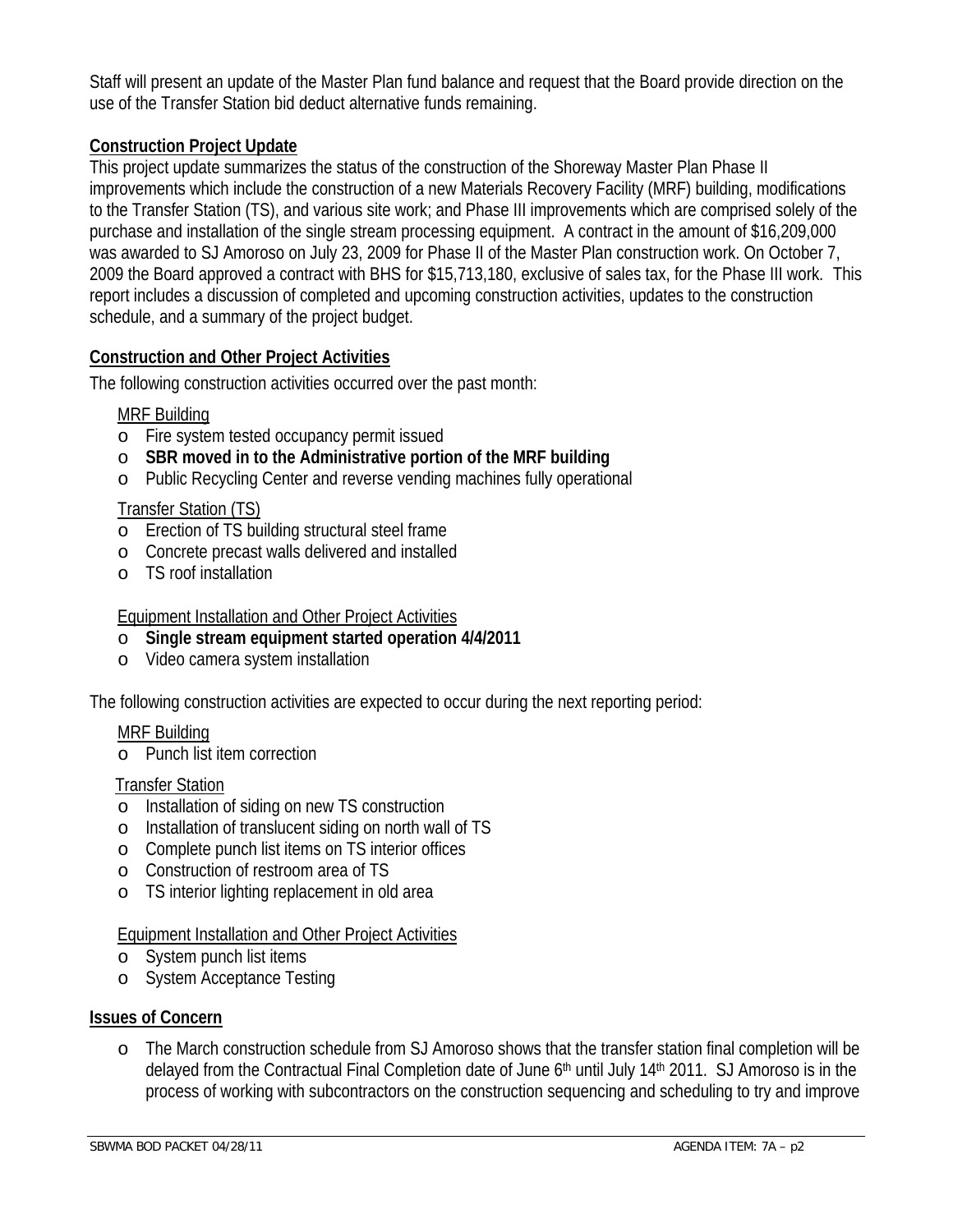on the March forecast. SJ Amoroso will update Staff on May 1st with the progress of the scheduling effort and the April construction update will re-forecast the transfer station completion date.

#### **Construction Schedule**

Construction Notice to Proceed (NTP) was issued to SJ Amoroso effective September 14, 2009. The established contract duration for Final Completion is 630 calendar days which corresponds to a completion date of June 6, 2011. A summary of the schedule's major milestones is shown below:

| <b>Activity</b>                                                   | <b>Contract Baseline</b><br><b>Schedule</b> | <b>Schedule Update</b> |
|-------------------------------------------------------------------|---------------------------------------------|------------------------|
| Notice to Proceed (NTP)                                           | Sept. 14, 2009                              | Sept. 14, 2009         |
| MRF Milestone A (MRF process area<br>ready for equipment install) | July 11, 2010                               | August 21, 2010        |
| MRF Equipment Installation Start Date                             | June 10, 2010                               | August 23, 2010        |
| <b>MRF Equipment Start-up</b>                                     | Jan 31, 2011                                | April 4, 2011          |
| <b>Final Contract Completion</b>                                  | June 6, 2011                                | June 6, 2011           |

#### **Fiscal Impact**

#### **Construction Budget (S.J. Amoroso)**

- o Monthly progress payments to SJ Amoroso for the month of March 2011 total \$379,705.
- o Cumulative progress payments made to Amoroso through the end of March 2011 total \$14,660,311on a total contract amount of \$16,209,000 (Amoroso has been paid 90**%** of their budget for Construction).
- o Construction change order (CCO) numbers 170- 181 were approved in March 2011 for a total of \$48,887. The sum total of all CCO approved through March 2011 is \$2,472,394 (See construction Change Order Summary for details on all approved change orders).
- o A summary of approved CCOs sorted by the attributable reason for the change are presented in the table below. Attached at the end of this report (see Phase II - Preliminary Construction Change Order) is a complete list of all approved construction change orders.

| <b>Reason Category for</b><br><b>Construction Change Order</b> | <b>Abbreviation</b> | <b>Total Change Order</b><br><b>Cost by Category</b> |
|----------------------------------------------------------------|---------------------|------------------------------------------------------|
| Design Revision/Clarification                                  | DR/DC               | \$436,420                                            |
| Differing site conditions                                      | <b>DSC</b>          | \$673,969                                            |
| Equipment required changes                                     | Equipment           | \$606,915                                            |
| Various reasons for the Change                                 | Multiple            | \$291,061                                            |
| Owner requested changes                                        | Owner               | \$209,819                                            |
| Permitting agency changes                                      | Permit              | \$251,590                                            |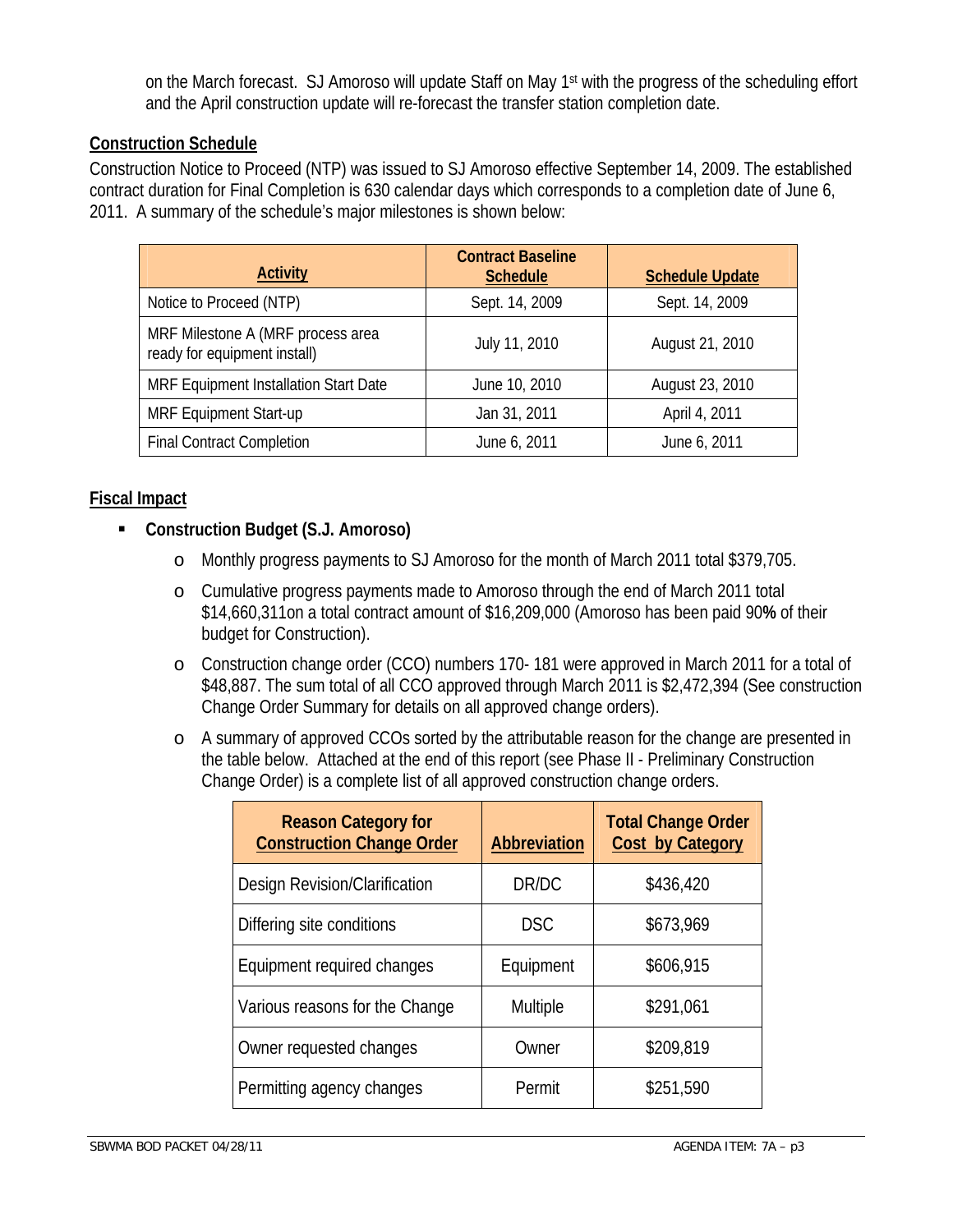#### **Construction Management Budget (Covello)**

- o Payments to Covello for the month of March 2011 total \$63,607 on a monthly forecasted amount of \$73,570.
- o Cumulative progress payments made to Covello through March 2011 total \$1,555,001 on a budget of \$1,826,050.

#### **Design Support Services (JRMA)**

- o Payments to JRMA for the month of March 2011 total \$4,468 on monthly forecasted amounts of \$6,500.
- o Cumulative progress payment made to JRMA for Design Support Services through the end of March 2011 total \$472,452 on a project budget amount of \$597,000 (JRMA has been paid 79% of their budgeted amount for Design Support Services).

#### **MRF Processing Equipment and Installation (BHS)**

- o Progress payments to Bulk Handling Systems (BHS) for March 2011 total \$246,236.
- o Cumulative progress payments made to BHS for both equipment manufacture and system installation through the end of March 2011 total \$15,880,216 on a budget of \$16,901,400 (BHS has been paid 93**%** of the budgeted amount for equipment and installation).

#### **Master Plan Project - Bond Funds Status**

o A summary of the Master Plan budget and expenses through March 2011 is presented in the SEC Master Plan Budget table on the next page. Through the end of March 2011, \$40,327,900 has been spent on a total project budget amount of \$46,971,900 with a project balance of \$6,644,000.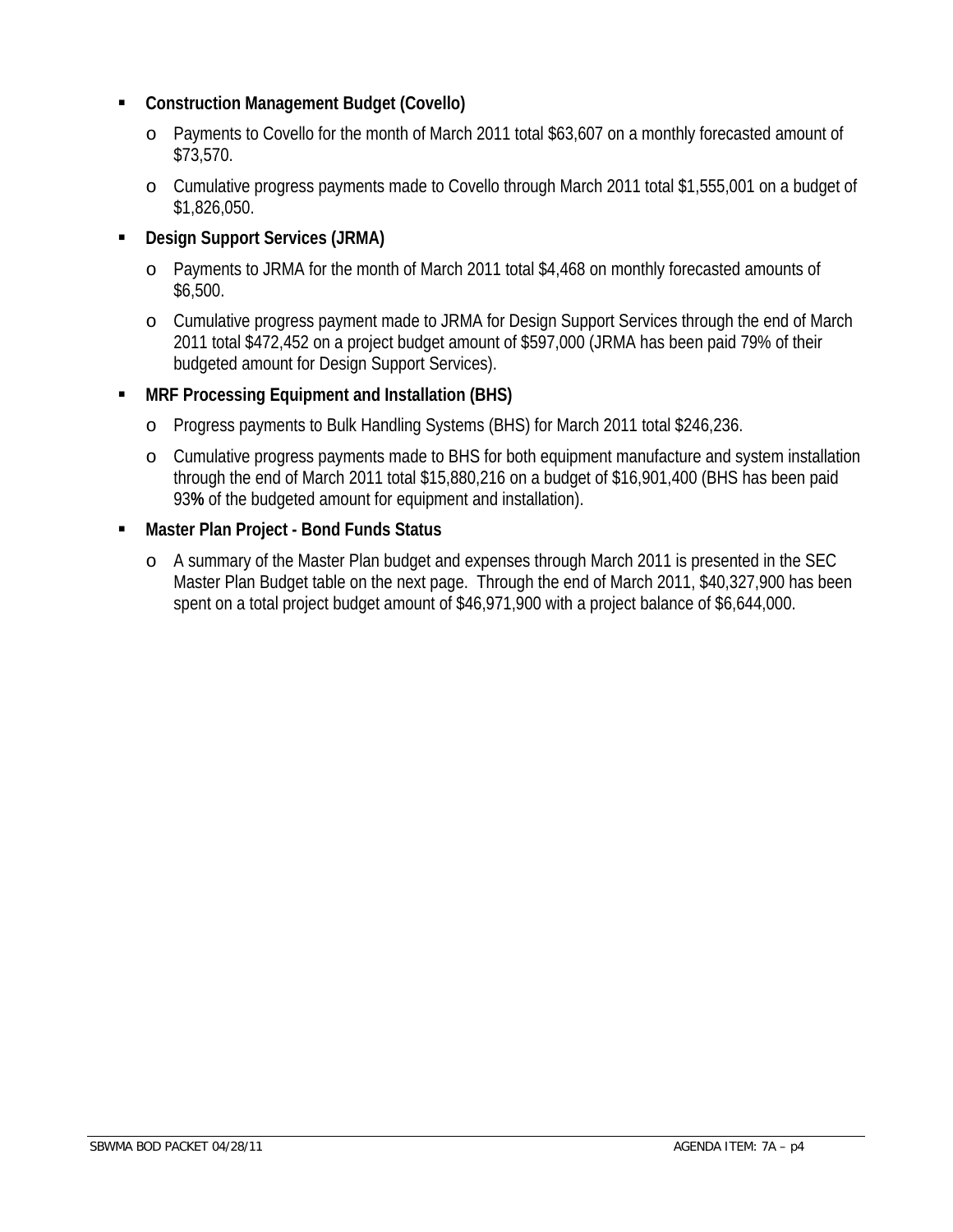| <b>THROUGH MARCH 2011</b>                        | (000's)      |                                                 |                                        |                                        |                                      |                                          |
|--------------------------------------------------|--------------|-------------------------------------------------|----------------------------------------|----------------------------------------|--------------------------------------|------------------------------------------|
|                                                  | Vendor       | <b>Original Project</b><br><b>Budget Amount</b> | <b>Allocated</b><br><b>Contingency</b> | <b>Revised Project</b><br><b>Total</b> | <b>Spent Amount as</b><br>of 3/31/11 | <b>Remaining Amount</b><br>as of 3/31/11 |
| <b>PROJECT COST SUMMARY</b>                      |              |                                                 |                                        |                                        |                                      |                                          |
| <b>Preliminary Costs</b>                         |              |                                                 |                                        |                                        |                                      |                                          |
| Planning, Design & Engineering                   | Various      | 2,404.0                                         | 28.5                                   | 2,432.5                                | (2,432.5)                            |                                          |
| <b>Bond Issuance Costs</b>                       |              | 90.5                                            | (7.4)                                  | 83.1                                   | (83.1)                               |                                          |
| <b>Phase I</b>                                   |              |                                                 |                                        |                                        |                                      |                                          |
| Construction                                     | Rodan        | 2,405.0                                         | 31.3                                   | 2,436.3                                | (2, 436.3)                           |                                          |
| <b>Construction Management</b>                   | Covello      | 444.3                                           | 15.9                                   | 460.2                                  | (460.2)                              |                                          |
| <b>Phase II</b>                                  |              |                                                 |                                        |                                        |                                      |                                          |
| Construction                                     | Amoroso      | 16,209.0                                        |                                        | 16,209.0                               | (14, 123.9)                          | 2,085.1                                  |
| Construction Contingency (10%)                   | Amoroso      |                                                 | 3,053.9                                | 3,053.9                                | (2, 193.6)                           | 860.3                                    |
| Permit, CM, & Design Support Services            | Covello/JRMA | 2,259.0                                         | 714.0                                  | 2,973.0                                | (2,449.4)                            | 523.6                                    |
| <b>Construction Soft Costs</b>                   | Various      | 786.7                                           |                                        | 786.7                                  | (164.5)                              | 622.2                                    |
| <b>Phase III</b>                                 |              |                                                 |                                        |                                        |                                      |                                          |
| <b>Equipment Installation</b>                    | <b>BHS</b>   | 2,432.4                                         | 30.0                                   | 2,462.4                                | (2, 105.3)                           | 357.1                                    |
| Contingency (10%)                                | <b>BHS</b>   |                                                 | 246.2                                  | 246.2                                  |                                      | 246.2                                    |
| Camera System, elec.                             |              | 85.0                                            |                                        | 85.0                                   |                                      | 85.0                                     |
| Supplemental Fire Suppression                    |              | 75.0                                            |                                        | 75.0                                   |                                      | 75.0                                     |
| Equipment                                        | <b>BHS</b>   | 14,273.2                                        | 81.2                                   | 14,354.4                               | (13, 775.4)                          | 579.0                                    |
| Contingency                                      | <b>BHS</b>   |                                                 | 492.8                                  | 492.8                                  | (97.7)                               | 395.1                                    |
| <b>Construction Management and Soft Costs</b>    | Various      | 95.0                                            |                                        | 95.0                                   | (6.0)                                | 89.0                                     |
| <b>Project Total</b>                             |              | 41,559.1                                        | 4,686.4                                | 46,245.5                               | (40, 327.9)                          | 5,917.6                                  |
| <b>Other Project Dollars</b>                     |              |                                                 |                                        |                                        |                                      |                                          |
| Unallocated Contingency (Balance of Funds)       |              | 4,684.8                                         |                                        | 4,684.8                                | (4, 473.4)                           | 211.4                                    |
| Transfer Station Public Area (SJA Bid Deduction) |              | 728.0                                           |                                        | 728.0                                  | (213.0)                              | 515.0                                    |
| <b>Project Subtotal</b>                          |              | 46,971.9                                        |                                        |                                        |                                      | 6,644.0                                  |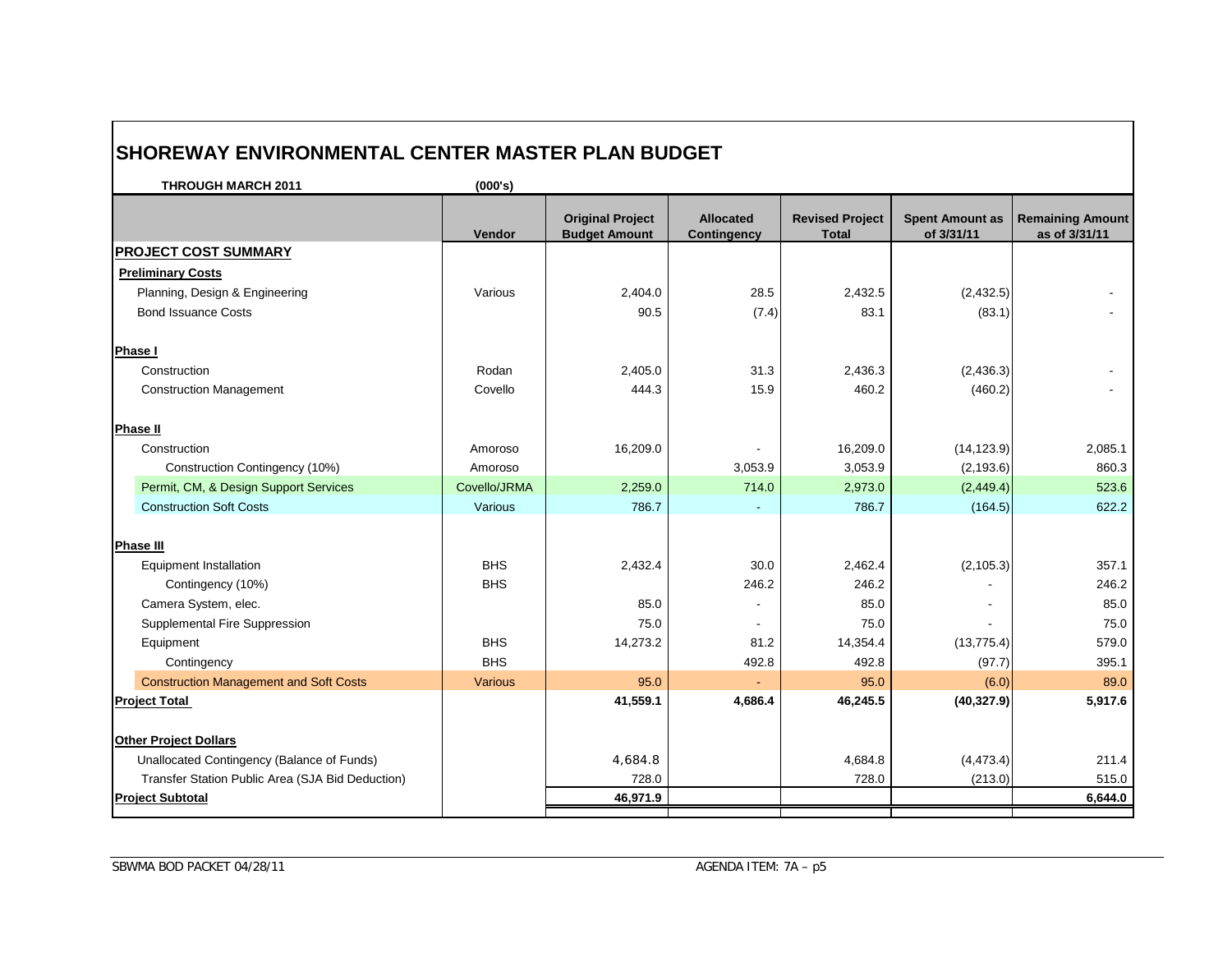| Date<br>$\frac{12}{22/09}$ | cco                | <b>Approved Change Orders</b>                                                                                                                                         | Amount               | Reason                    | <b>Description</b>                                                                                                                                                                                                                                                                                                                  |
|----------------------------|--------------------|-----------------------------------------------------------------------------------------------------------------------------------------------------------------------|----------------------|---------------------------|-------------------------------------------------------------------------------------------------------------------------------------------------------------------------------------------------------------------------------------------------------------------------------------------------------------------------------------|
|                            |                    | CCO 1 (Thick Pavement Removal)                                                                                                                                        | \$8,939              | <b>DSC</b>                | Areas demolished at Entrance Driveway 1 contained A/C paving that was thicker than shown on the drawings.                                                                                                                                                                                                                           |
| 1/25/10                    |                    | CCO 2 (MRF Lime Treatment)                                                                                                                                            | \$58,200<br>\$7,175  | <b>DSC</b>                | Negotiated agreement to stabilize the MRF building pad for pile driving activities.                                                                                                                                                                                                                                                 |
| 2/26/10<br>2/26/10         |                    | CCO 3 (Unforeseen Tanks at MRF)<br>CCO 4 (FO 2 - Unforeseen Conditions at Entrance 1)                                                                                 | \$9,735              | <b>DSC</b><br><b>DSC</b>  | Tanks of unknown origin discovered during demolition that required special handling and assistance for environmental remediation.<br>Over-excavation & stabilization at Entrance 1 as directed by the soils engineer.                                                                                                               |
| 3/29/10                    |                    | CCO 5 (Delta 4 Operator Revisions - Relocate Elec. Svc.)                                                                                                              | \$161,791            | <b>EQUIPMENT</b>          | Resize electrical service from 2000A to 2500A for MRF Equipment. Relocate electical service to accommodate undergound secondary feed into the building. Includes                                                                                                                                                                    |
| 3/29/10                    | 6                  | CCO 6 (Delta 6 - Revise Elec. Feed to BHS Equipment)                                                                                                                  | \$74,007             | <b>EQUIPMENT</b>          | Furnish and install reinforced concrete ductbank from MRF Electrical room to MRF Sort System MCC                                                                                                                                                                                                                                    |
| 3/29/10                    |                    | CCO 7 (Furnish and Install Additional Piles at MRF)                                                                                                                   | \$113,850            | <b>EQUIPMENT</b>          | 69 additional piles required by equipment support and pit modifications.                                                                                                                                                                                                                                                            |
| 3/29/10                    | $\mathbf{R}$       | CCO 8 (Furnish and Install Drain for Fire Sprinkler)                                                                                                                  | \$2,256              | PFRMIT                    | Furnish & install drain for relocated fire riser in MRF per Belmont San Carlos Fire Department.                                                                                                                                                                                                                                     |
| 3/29/10<br>3/29/10         | $\alpha$<br>10     | CCO 9 (Furnish and Install Roof Support for T/S Equipment)<br>CCO 10 (Relocate PEMB Bracing on Grid Line D)                                                           | \$1.835<br>\$1.601   | OTHER<br><b>FOUIPMENT</b> | Furnish and install roof support for roof-mounted Transfer Station mechanical units.                                                                                                                                                                                                                                                |
| 3/29/10                    | 11                 | CCO 11 (Verify Invert of Existing Storm Drain Manhole 104)                                                                                                            | \$785                | <b>OTHER</b>              | Relocate PEMB bracing to accommodate equipment & planned operations in MRF.<br>Furnish invert elevation and as built information to facilitate response to City Review comments.                                                                                                                                                    |
| 4/30/10                    | 12                 | CCO 12 (FO 4 (Temp Paving Entrance 1, CPE 42))                                                                                                                        | \$34,365             | <b>DSC</b>                | Provide a temporary A/C paved roadway to re-establish Entrance 1 to the existing South Access Road for vehicular traffic from Shoreway Road to the new Scale House                                                                                                                                                                  |
| 4/30/10                    | 13                 | CCO 13 (Add reinforcing steel at MRF)                                                                                                                                 | \$1,600              | PERMIT                    | Additional rebar ties at MRF Education Building foundation per City Building Permit review comments                                                                                                                                                                                                                                 |
| 4/30/10                    | 14                 | CCO 14 (FO 5 (MRF Backfill @ DSC)                                                                                                                                     | \$7,051              | <b>DSC</b>                | Fill the void left by the concrete removal at the east of the MRF building pad adjacent to the scale house at the former "Recycling Area" and use imported quarry fine m                                                                                                                                                            |
| 5/10/10                    | 15                 | CCO 15 (Milestone A Revisions)                                                                                                                                        | so I                 | MUI TIPI F                | Revise Milestone A and establish new completion date for Milestone A.1 as August 20, 2010.                                                                                                                                                                                                                                          |
| 4/30/10                    | 16<br>17           | CCO 16 (Delta 6 Revised Conveyor Pits: Excavation, Slabs & Walls)<br>CCO 17 (Dropped Grade Beam at MRF Truck Dock Ramp (RFQ10))                                       |                      |                           | \$70,467 EQUIPMENT Revise plan location & configuration of Conveyor Pits per Delta 6 Equipment Modifications - Excavation, concrete placement for walls and slabs ONLY<br>Revise (lower) grade beam configuration at the MRF Truck Dock Ramp, add concrete stem wall with precast cladding and concrete pedestals                   |
| 4/30/10<br>4/30/10         | 18                 | CCO 18 (Furnish Wide Flange Beams for Baler Equipment)                                                                                                                | \$73,699<br>\$4,153  | DR/DC<br>:QUIPMEN         | Furnish ten (10) W8x21 wide flange beams to be installed by others for the Baler Equipment attachment.                                                                                                                                                                                                                              |
| 4/30/10                    | 19                 | CCO 19 (Relocate Floor Drain for Baler Equipment)                                                                                                                     | \$2,296              | <b>QUIPMEN</b>            | Relocate MRF Building process area floor drain so that it is adjacent to the HRB Centurian Baler.                                                                                                                                                                                                                                   |
| 4/30/10                    | 20                 | CCO 20 (Demolish Existing Materials Recycling Facility Conveyor Pits)                                                                                                 | \$43,187             | <b>DSC</b>                | Remove & dispose of concrete and reinforcing for the unforeseen condition of the conveyor pit walls and slab at the existing MRF                                                                                                                                                                                                    |
| 4/30/10                    | 21                 | CCO 21 (FO 3 (Backfill Existing Materials Recycling Facility Conveyor & Other Pits)                                                                                   | \$48,744             | <b>DSC</b>                | lackfill the unforeseen condition of the conveyor and other sump pits at the existing MRF with drain rock and onsite fill.                                                                                                                                                                                                          |
| 4/30/10                    | 22                 | CCO 22 (Mix and Re-Use Wet Soil from MRF Excavations)                                                                                                                 | \$20,970             | <b>DSC</b>                | Wet soil was encountered at the excavations required for the pits and sumps at the existing MRF during demolition, which was determined to be an unfo                                                                                                                                                                               |
| 4/30/10                    | 23                 | CCO 23 (MRF Slab Demolition and Removal)                                                                                                                              | \$20,364             | <b>DSC</b>                | The existing MRF Building slab was found to have an average thickness of 2" - 4" (average) over what was shown in the Contract Drawings                                                                                                                                                                                             |
| 5/28/10<br>5/28/10         | 24<br>25           | CCO 24 (Change Wall Type/Add Vapor Barriers)<br>CCO 25 (Elevator Structural Steel)                                                                                    | \$22,801<br>\$3,382  | DR/DC<br>DR/DC            | Revise wall types 9, 13, 23 & 24 at MRF & TS to include vapor barrier for conditioned spaces.<br>Add and relocate structural steel members required per elevator manufacturer shop drawings.                                                                                                                                        |
| 5/28/10                    | 26                 | CCO 26 (Truck Dock Bumpers and Levelers)                                                                                                                              | \$4,912              | <b>MULTIPL</b>            | Contractor cost proposal to increase the depth and carrying capacity of the levelers in accordance with the supplier's & manufacturer's recommendations. Includes the                                                                                                                                                               |
| 6/30/10                    | 27                 | CCO 27 (Str. Revisions to MRF Fin Wall)                                                                                                                               | \$5,275              | DR/DC                     | larify the interaction of the canopies and wing wall on Line A.4 at 12.8 in the MRF Administration Building North elevation. Add structural steel.                                                                                                                                                                                  |
| 6/30/10                    | 28                 | CCO 28 (Anchors for Stud Wall Support)                                                                                                                                | \$1,551              | DR/DC                     | Add angles for stud wall support in accordance with new detail 3/A12.10 per Drawing Change Notice 18 (DCN 18).                                                                                                                                                                                                                      |
| 6/30/10                    | 29<br>$30^{\circ}$ | CCO 29 (Canopy at West Elevation)                                                                                                                                     | \$1,324<br>SBAR      | DR/DC<br>DR/DC            | Revise canopy dimensions on west side of MRF admin building (increase in size).                                                                                                                                                                                                                                                     |
| 5/28/10<br>5/28/10         | 31                 | CCO 30 (Corner Guard Attachment Revisions)<br>CCO 31 (Shower Stall Modifications)                                                                                     | \$10.077             | DR/DC                     | Revise installation requirements per shop drawing review comments.<br>Revise finish schedule requirement from tile to pre-fabricated shower stalls.                                                                                                                                                                                 |
| 5/28/10                    | 32                 | CCO 32 (Metal Panel Attachment Modifications)                                                                                                                         | \$7,048              | PERMIT                    | urnish and install metal backing for the attachment of the metal wall panel in accordance with Drawing Change Notice 93 and 94                                                                                                                                                                                                      |
| 5/28/10                    | 33                 | CCO 33 (Roof Equipment Structural Steel)                                                                                                                              | \$2.835              | DR/DC                     | Contractor cost proposal to add wide flange beams for support of new TS roof-mounted equipment.                                                                                                                                                                                                                                     |
| 5/28/10                    | 34                 | CCO 34 (Grid Line A.0 Bracing Relocation)                                                                                                                             | \$246                | <b>EQUIPMENT</b>          | Relocate PEMB bracing to accommodate future equipment conveyor in MRF.                                                                                                                                                                                                                                                              |
| 5/28/10                    | 35                 | CCO 35 (Concrete and AC Removal)                                                                                                                                      | \$66,216             | <b>DSC</b>                | Demolish/remove A/C thicker than shown on plans and demolish/remove concrete paving not shown on plans.                                                                                                                                                                                                                             |
| 5/28/10                    | 36                 | CCO 36 (Floor Beams for Equipment Support)                                                                                                                            | \$5,271              | QUIPMEN                   | Install W8x21 beams per BHS requirements on Force Account.                                                                                                                                                                                                                                                                          |
| 9/30/10<br>5/28/10         | 37<br>38           | CCO 37 (Reserved for Delta 4 "Operator Revisions")<br>CCO 38 (MRF Parapet Revisions)                                                                                  |                      | \$37,104 PERMIT           | \$53,117 EQUIPMENT Resize MRF utility feed from 2000 amps to 2500 amps per equipment supplier. Relocate & resize MRF secondary utility feed and Architectural plan lay out to office sp.                                                                                                                                            |
| 6/30/10                    | 39                 | CCO 39 (Dropped Grade Beams)                                                                                                                                          | \$21,574             | DR/DC                     | Add structural support to MRF Admin parapet walls per City of San Carlos Building Permit review comments.                                                                                                                                                                                                                           |
| 5/28/10                    | 40                 | CCO 40 (Delta 6 Reinforcing Steel)                                                                                                                                    | \$28,448             | <b>EQUIPMEN</b>           | Extend dropped grade beam east of Line 6 along Grid A.<br>Relocate & resize MRF conveyor pits per Equipment supplier requirements - Furnish and Install Rebar only per CCO 40.                                                                                                                                                      |
| 5/28/10                    | 41                 | CCO 41 (Reinforcing Steel Additional Cost)                                                                                                                            | \$70.117             | <b>DSC</b>                | Addional cost for rebar at TS & MRF.                                                                                                                                                                                                                                                                                                |
| 6/30/10                    | 42                 | CCO 42 (Add Swale for Equipment and Maintenance Drain                                                                                                                 |                      | \$1,334 EQUIPMENT         | Layout, form & finish the drainage swale in the MRF process area per Equipment Supplier & Owner recommendation                                                                                                                                                                                                                      |
| 6/30/10                    | 43<br>44           | CCO 43 (Stabilize Rock Backfill of Existing Pits at MRF)                                                                                                              | \$11,392<br>\$3,009  | <b>DSC</b>                | Provide labor, equipment and materials on Force Account to stabilize excavation through granular material used as backfill via Field Order 3                                                                                                                                                                                        |
| 6/30/10<br>6/30/10         | 45                 | CCO 44 (Gravel, Sand and Oil Separator Size Revision)<br>CCO 45 (Furnish & Install Support at MRF Roll Up Doors)                                                      | \$895                | DR/DC<br>DR/DC            | Increase the working capacity of three (3) Gravel, Sand & Oil separators to 1,200 gallons per the Engineer's requireme<br>Lengthen eight (8) door posts and add four (4) milled channels at Truck Dock roll up door cannisters for support.                                                                                         |
| 7/30/10                    | 46                 | CCO 46 (MRF Pile Tendon Splaying)                                                                                                                                     | \$19,794             | MULTIPLE                  | Jnravel individual prestressing tendon strands at MRF grade beams on T&M.                                                                                                                                                                                                                                                           |
| 7/30/10                    | 47                 | CCO 47 (Housekeeping Pads in MRF Electrical Rooms)                                                                                                                    | \$3,081              | <b>EQUIPMENT</b>          | Furnish & install concrete housekeeping pads for electrical equipment.                                                                                                                                                                                                                                                              |
| 7/30/10                    | 48                 | CCO 48 (Precast Panel Forms)                                                                                                                                          | \$14,454             | <b>MULTIPLE</b>           | rovide additional precast forming beds to reduce procurement time.                                                                                                                                                                                                                                                                  |
| 7/30/10                    | 49                 | CCO 49 (Furnish & Install Additional Skylight Panels at TS)                                                                                                           | \$51,376             | PERMIT                    | urnish & install 2,400 sf of additional translucent skylight panels at TS.                                                                                                                                                                                                                                                          |
| 7/30/10                    | 50                 | CCO 50 (Delta 6 - Modifications to Equipment Pits)                                                                                                                    | \$62,799             | <b>EQUIPMENT</b>          | Revise pit layout to coordinate with Owner-furnished equipment.                                                                                                                                                                                                                                                                     |
| 7/30/10<br>7/30/10         | 51<br>52           | CCO 51 (Modifications to MRF Building at Wing Wall Line E)<br>CCO 52 (Elevator Pit Waterproofing)                                                                     | \$15,855<br>\$306    | DR/DC<br>DR/DC            | Contractor cost proposal add horizontal structural members to MRF wing wall at west elevation added via DCN.<br>Revise elevator pit waterproofing from built up system to Zypex topical application.                                                                                                                                |
| 7/30/10                    | 53                 | CCO 53 (Contaminated Water and Stabilization at Pit 3)                                                                                                                | \$8,408              | <b>DSC</b>                | Furnish poly tank rental for the containment of potentially contaminated water infiltrating Pit 3. Tank to be emptied and cleaned by Iris Environmental. Also construct "r                                                                                                                                                          |
| 7/30/10                    | 54                 | CCO 54 (Metal Decking Storage)                                                                                                                                        | \$2,303              | <b>DSC</b>                | Material price increase was mitigated by purchasing decking material. Storage fees only                                                                                                                                                                                                                                             |
| 9/10/10                    | 55                 | CCO 55 (Furnish Seismic Calculations for Wetting Agent Tanks)                                                                                                         | \$2.797              | PFRMIT                    | Licensed subcontractor shall furnish seismic anchorage calculations for revised wetting agent tanks                                                                                                                                                                                                                                 |
| 9/10/10<br>9/10/10         | 56<br>57           | CCO 56 (Add MRF Downspout Filters and Roof Drain with Downspo<br>CCO 57 (Concrete Foundation & Wall Revisions at Existing Scale Pit/Transfer Station South Elevation) | \$17,488<br>\$12.924 | PFRMIT<br>DR/DC           | Furnish & install Bio Kleen downspout filters.                                                                                                                                                                                                                                                                                      |
| 9/10/10                    | 58                 | CCO 58 (Furnish & Install Precast Support at MRF Administration Building)                                                                                             | \$8.875              | <b>DR/DC</b>              | Add stem wall and add precast panelling square footage to accommodate precast installation details at TS Scale Pit.<br>Furnish & Install 12 braces for precast panel supports at MRF Admin Building                                                                                                                                 |
| 9/10/10                    | 59                 | CCO 59 (Delete Overhead Door 54 & 56, Furnish & Install Framing and Liner Panel)                                                                                      | SΟ                   | <b>QUIPMEN</b>            | <u>Delete overhead doors 54 &amp; 56. In their place, furnish &amp; install framing &amp; morin panels</u>                                                                                                                                                                                                                          |
| 9/10/10                    | 60                 | CCO 60 (Increase Size of Window W & XX)                                                                                                                               | \$1.571              | DR/DC                     | Increase size of MRF storfront windows to resolve discrepancy between elevation & section.                                                                                                                                                                                                                                          |
| 9/10/10                    | 61                 | CCO 61 (Coordinate HVAC Duct with MRF Equipment)                                                                                                                      |                      | (\$9.231) EQUIPMENT       | Modify HVAC duct layout so as to coordinate with Owner-Furnished equipment. Net credit.                                                                                                                                                                                                                                             |
| 9/30/10                    | 62                 | CCO 62 (SBSA Monitoring Vault)                                                                                                                                        |                      |                           | \$4,838 PERMIT Add precast structure & "tee" for SBSA testing station.                                                                                                                                                                                                                                                              |
| 9/30/10<br>10/25/10        | 63<br>64           | CCO 63 (Site Utilities)<br>CCO 64 (Trench, Bed & Backfill MRF Gas Service)                                                                                            | \$3,508              | PERMIT                    | \$107,899 MULTIPLE Site wet utility revisions required by City of San Carlos Building Permit and Belmont San Carlos Fire Department review/approval. Includes C3 requirements for filtering<br>Contractor authorization to perform utility trenching and backfill per PG&E requirements on Force Account (Field Order 13).          |
| 10/25/10                   | 65                 | CCO 65 (Deployment of Shade Screen for TS Roof Replacement)                                                                                                           | \$5,720              | PERMIT                    | EA requirement to screen opeinings in TS Roof during replacement performed on Force Account (Field Order 18).                                                                                                                                                                                                                       |
| 10/25/10                   | 66                 | CCO 66 (Modify Ceiling Framing at Linear Diffuser)                                                                                                                    | \$5.142              | DR/DC                     | Contractor authorization to furnish & install longitudinal light gauge framing & hangers for support of linear diffusers on Force Account (Field Order 22).                                                                                                                                                                         |
| 10/25/10                   | 67                 | CCO 67 (MRF Office Area Parapet)                                                                                                                                      | \$16,371             | PFRMIT                    | Contractor authorization to furnish & install light gauge infill for support of MRF roof parapet liner. Required as a direct result of City Permit Review comments. Work pe                                                                                                                                                         |
| 10/25/10                   | 68                 | CCO 68 (TS & MRF Fire Service Revisions)                                                                                                                              | \$22,403             | PERMIT                    | Nevise chemical wetting agent concentration, storage vessel & delivery system at the Transfer Station Expansion and new Material Recovery Facility fire riser, all in ac                                                                                                                                                            |
| 10/25/10<br>10/25/10       | 69<br>70           | CCO 69 (Add Door 88 to MRF Education Room 411)<br>CCO 70 (Stockpile Offhaul Saturday, April 17, 2010 - Field Order 8)                                                 | \$4,970<br>\$10,433  | OWNER<br><b>DSC</b>       | Add Door 88 to Material Recovery Facility Education Room 41. Relocate and resize Window NN to accommodate new door (excludes raceway per Field Order 42)<br>Contract Change Order specifically covers the fee to open Tri-Cities facility in Fremont, CA and the premium on labor for the actual hours worked on Saturday, April 17 |
| 10/25/10                   | 71                 | CCO 71 (Premium Time Compensation, April 30, 2010 through May 8, 2010- Field Order 10)                                                                                | \$39,036             | MULTIPLE                  | The Contractor shall extend working hours to ten (10) per day beginning April 30, 2010 through May 8, 2010, This authorization includes standard work hours on Saturo                                                                                                                                                               |
| 10/25/10                   | 72                 | CCO 72 (May 11, 2010 through May 22, 2010 Extended Working Hours - Field Order 12)                                                                                    | \$2,856              | MULTIPLE                  | The Contractor shall extend working hours to ten (10) per day beginning May 11, 2010 through May 22, 2010. This authorization includes standard work hours on Satur                                                                                                                                                                 |
| 10/29/10                   | 73                 | CCO 73 (Finish Pave Entrance 1 - Field Order 24)                                                                                                                      | \$22,674             | MULTIPLE                  | The Contractor shall delete concrete pavement at Entrance 1 and in its place, furnish and install asphalt concrete pavement to grade to the limits identified in Field Orde                                                                                                                                                         |
| 10/29/10                   | 74                 | CCO 74 (Utilize High Early Mix Design at South Access Road - Field Order 24)                                                                                          | \$5,780              | PERMIT                    | The Contractor shall utilize the approved high early concrete mix design on the South Access Rd. to the extents shown in Field Order 24. Work performed on FORCE                                                                                                                                                                    |
| 11/30/10                   | 75<br>76           | CCO 75 (Furnish & Install 2" Domestic RP Backflow Device)                                                                                                             | \$6,648<br>\$7,714   | PERMIT<br>OWNER           | Furnish and install 2" reduced pressure backflow device as required by California Water Service Company regulations                                                                                                                                                                                                                 |
| 11/30/10<br>11/10/10       | 77                 | CCO 76 (Site and Building Signage Revisions)<br>CCO 77 (Precast Panel Vertical Joint Sealant)                                                                         | \$10,142             | DR/DC                     | Changes to the project logo, color changes, new sign types and general revisions S1 and S2 - Monument Signs S6, S16, S19-22, S23, S24 - Wall Mounted Aluminum<br>Furnish and install Dow Corning 790 Sealant - Color Gray, at each vertical interior and exterior joint of the Precast Panels of the MRF facility.                  |
| 11/10/10                   | 78                 | CCO 78 (Revise MRF Carpet Color)                                                                                                                                      | \$5,600              | OWNER                     | Revised the MRF second floor carpet color from product Mohawk X-Factor to product Mohawk Bigelow Thrill-Sensitive Green-8621                                                                                                                                                                                                        |
| 11/10/10                   | 79                 | CCO 79 (Revise MRF PEMB Downspouts)                                                                                                                                   | \$3.546              | DR/DC                     | Add 90 degree elbow and support for MRF downspouts to terminate at grade along the South Access Rd.                                                                                                                                                                                                                                 |
| 11/10/10                   | 80                 | CCO 80 (Excavate MRF Truck Dock)                                                                                                                                      | \$4,766              | <b>DSC</b>                | Excavation of MRF Truck Dock structure performed out of sequence to mitigate potential delay related to contaminated soil off-haul                                                                                                                                                                                                  |
| 11/10/10                   | 81                 | CCO 81 (Revisions to Site Grading & Paving - ADA)                                                                                                                     | \$11.525             | PERMIT                    | Revise ramp grades and furnish & install truncated domes to accommodate ADA requirements outlined by the City of San Carlos.                                                                                                                                                                                                        |
| 11/10/10<br>11/10/10       | 82<br>83           | CCO 82 (Construct MRF Buy Back Pits)                                                                                                                                  | \$19,088<br>\$7,268  | DR/DC                     | EQUIPMENT Construct two (2) pits on the west side of the MRF for Buy Back conveyor installation.                                                                                                                                                                                                                                    |
| 11/30/10                   | 84                 | CCO 83 (Construct TS Housekeeping Pads)<br>CCO 84 (Re-Sequencing)                                                                                                     | SO.                  | OTHER                     | Construct and anchor housekeeping pads for the Transfer Station Electric Room equipment.<br>tesequencing of the nine (9) project stages as defined in Specification Section 01010 and described in Attachment No. 1 to this contract change order.                                                                                  |
| 11/30/10                   | 85                 | CCO 85 (MRF Education Center Roof Warranty)                                                                                                                           | \$6,408              | DR/DC                     |                                                                                                                                                                                                                                                                                                                                     |
| 11/30/10                   | 86                 | CCO 86 (Construct Soffit at Room 406 and Room 309 (Stair 6))                                                                                                          | \$5,301              | DR/DC                     | Install the single -ply membrane roof at the MRF with termination methods and crickets at mechanical units to meet the Manufacturer's warranty requirements for a peri-<br>Furnish and install framing and drywall to construct a                                                                                                   |
| 11/30/10                   | 87                 | CCO 87 (Construct Soffit at Room 411)                                                                                                                                 | \$3.759              | DR/DC                     | Furnish and install framing and drywall to construct an additional two (2) feet of soffit to bottom of storefront in Room 411                                                                                                                                                                                                       |
| 11/30/10<br>11/30/10       | 88<br>89           | CCO 88 (Additional Header Framing MRF Storefront)<br>CCO 89 (Additional Truck Dock Canopy Framing)                                                                    | \$3.329<br>\$3,713   | DR/DC<br>DR/DC            | Additional Header framing along MRF north wall to accommodate an increase in window size identified in Delta 4 changes<br>Additional canopy framing at the MRF truck dock.                                                                                                                                                          |
| 11/30/10                   | 90                 | CCO 90 (MRF Admin Footing and Mat Slab Construction Joint Revisions)                                                                                                  | \$1,356              | QUIPMEN <sup>-</sup>      | MRF footing revisions to accommodate electrical underground changes in Delta 4 and Delta 6, requiring re-layout of footing and rebar detailing to accommodate electrical                                                                                                                                                            |
| 11/30/10                   | 91                 | CCO 91 (Stockpile Offhaul Premium Time April 9, 15, 16, 2010)                                                                                                         | \$544                | <b>DSC</b>                | Premium time compensation for the offhaul of stockpiled class 2 contaminated material.                                                                                                                                                                                                                                              |
| 11/30/10                   | 92                 | CCO 92 (Flexible Misting System Hose Assembly)                                                                                                                        | \$4,958              | DR/DC                     | Provide flexible hose assembly between misting room and processing area.                                                                                                                                                                                                                                                            |
| 11/30/10                   | 93                 | CCO 93 (Buy Back Bullet Proof Glass)                                                                                                                                  | \$1,900              | <b>EQUIPMENT</b>          | Provide Bullet Proof glass at the MRF Buy Back transaction window                                                                                                                                                                                                                                                                   |
| 11/30/10                   | 94                 | CCO 94 (BHS Access at Hatcher Press)                                                                                                                                  | \$1,270              | MULTIPLE                  | Provide BHS access through Hatcher Press for machinery deliveries                                                                                                                                                                                                                                                                   |
| 11/30/10<br>11/30/10       | 95<br>96           | CCO 95 (Butler Design Review of BHS Equipment Loading)<br>CCO 96 (Additional PEMB Column in TS Restroom)                                                              | \$7,797<br>\$1,278   | MULTIPLE                  | Provide Butler Building design review of BHS Equipment loading of MRF PEMB structure.<br>Furnish and install one (1) additional PEMB column at line A in the Transfer Station Restroom.                                                                                                                                             |
| 11/30/10                   | 97                 | CCO 97 (Relocate TS PEMB X-Bracing)                                                                                                                                   |                      | <b>EQUIPMENT</b>          | Relocate the X-Bracing on the Transfer Station column line 15/E & G to line 15/E & F in order to accommodate the installation of future residue conveyor (by others).                                                                                                                                                               |
| 11/30/10                   | 98                 | CCO 98 (South Access Road Construction)                                                                                                                               |                      |                           | \$54,015 MULTIPLE Changes to the sequence of construction for the South Access Road work, requiring additional effort in the removals, excavation and subgrade roadway work in prepar                                                                                                                                               |
| 11/30/10                   | 99                 | CCO 99 (South Access Road Contaminated Soil Off Haul)                                                                                                                 | \$51.277             | DSC                       | Transportation and disposal costs for Class II hazardous material, which has been excavated from the South Access Road, in preparation for placement of the new PC                                                                                                                                                                  |
| 11/30/10                   | 100                | CCO 100 (Utilize High Early Mix at MRF NE Quadrant - FO 28)                                                                                                           |                      |                           | \$5.476 OWNER Utilize the approved high early concrete mix design at the MRF Northeast quadrant paying.                                                                                                                                                                                                                             |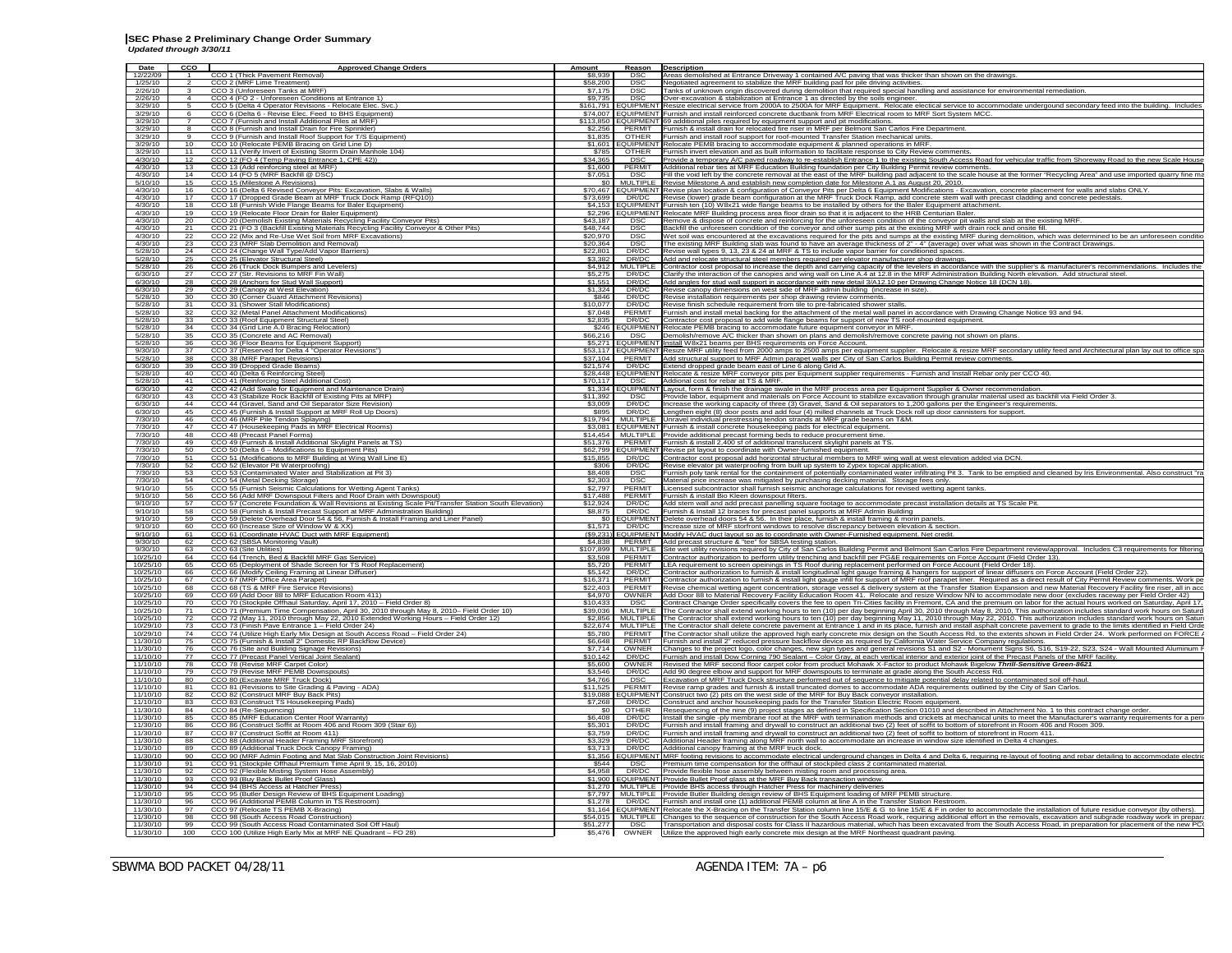| 11/30/10             | 101        | CCO 101 (Stain Wood Doors to Match Formica Amber Maple)                                                                              | \$661               | OWNER               | Revise wood door color and stain to match "Formica, Amber Maple 7012-58                                                                                                                                                                                                                                                                                 |
|----------------------|------------|--------------------------------------------------------------------------------------------------------------------------------------|---------------------|---------------------|---------------------------------------------------------------------------------------------------------------------------------------------------------------------------------------------------------------------------------------------------------------------------------------------------------------------------------------------------------|
| 11/30/10             | 102        | CCO 102 (Add Data Port & Receptacle - TS Vestibule)                                                                                  | \$1,437             | OWNER               | Add one (1) data port and one (1) receptacle in Transfer Station Vestibule Room 116.                                                                                                                                                                                                                                                                    |
| 11/30/10             | 103        | CCO 103 (Bead Blast Existing Floor - TS Room 110 and 112)                                                                            | \$3,761             | <b>DSC</b>          | Bead blast existing concrete floor in Transfer Station rooms 110 and 112 in preparation for installation of new flooring.                                                                                                                                                                                                                               |
| 12/30/10             | 104        | CCO 104 (Encroachment (City of San Carlos) & BAAQMD Permits)                                                                         | \$2,140             | PERMIT              | City of San Carlos Encroachment Permit and the Bay Area Air Quality Management (BAAQM) permit fees for the demolition plan and the standby diesel generator                                                                                                                                                                                             |
| 12/30/10             | 105        | CCO 105 (Addition of Addressable Smoke Detector at FACP)                                                                             | \$1,144             | PERMIT              | Add one (1) addressable smoke detection device at the new location of Fire Alarm Control Panel (FACP) per City of Belmont Fire Marshall                                                                                                                                                                                                                 |
| 12/30/10             | 106        | CCO 106 (Add Supports for Condensing Unit IH-101 at TS)                                                                              | \$1,578             | DR/DC               | Furnish and install additional structural supports for the roof top condensing unit (IH-101) at the Transfer Station                                                                                                                                                                                                                                    |
| 12/30/10             | 107        | CCO 107 (Canopy Revisions at the MRF Admin BLDG)                                                                                     | \$4,040             | DR/DC               | Various canopy revisions at the MRF Admin Building                                                                                                                                                                                                                                                                                                      |
| 12/30/10             | 108        | CCO 108 (Push Wall Deletion from Grid Line 3 to 7.0 at TS                                                                            | (\$18,273           | OWNER               | Deletion of the work associated with the push wall located between gridline 3.0 to 7.0 in the transfer Station.                                                                                                                                                                                                                                         |
| 12/30/10             | 112        | CCO 112 (Addition of Four Knox Boxes for Fire Dept Access to Site)                                                                   | \$3,006             | PERMIT              | Cost to add four (4) knox boxes and credit for one (1) knox box included per contract but not installed. The quantity and location of boxes were determined by the Fire I                                                                                                                                                                               |
| 12/30/10             | 113        | CCO 113 (Additon of two cast iron downspouts, Roof & overflow drains - TS)                                                           | \$4,777             | DR/DC               | Furnish and install two cast iron downspouts, one roof drain and one overflow drain with the associated piping for tie-in at the storm drain system east of the restroom a                                                                                                                                                                              |
| 12/30/10             | 114        | CCO 114 (Doors & Hardware and Finish Drywall Ceiling in Elec. Rm No. 317)                                                            | \$4,435             | <b>QUIPMENT</b>     | Change includes cost to revise openings to accommodate larger 40" door at MRF Electrical Room 317                                                                                                                                                                                                                                                       |
| 12/30/10             | 115        | CCO 115 (Relocate & Replace Type W3 Light Fixtures at MRF Bldg)                                                                      | \$1.417             | DR/DC               | Change includes cost to replace and relocate the Type W3 light fixture at MRF Bldg above main entrance and below the canopy.                                                                                                                                                                                                                            |
| 1/1/11               | 116        | CCO 116 Elevator Shaft Power Receptacle                                                                                              | \$4,769             | PERMIT              |                                                                                                                                                                                                                                                                                                                                                         |
| 12/30/10             | 117<br>118 | CCO 117 (Frame Two Openings for Mechanical Louvers at MRF Bldg)<br>CCO 118 (Repair Work for Damaged Fiber Baler PVC Coated Conduits) | \$2,510             | DR/DC               | Change include cost to layout and install metal framing & trim for two (2) mechanical louver openings at the MRF Bldg.                                                                                                                                                                                                                                  |
| 12/30/10<br>12/30/10 | 119        | CCO 119 (Addition of Two Data Ports & Conduit Routing at Storage Rm TS)                                                              | \$1,297<br>\$1,391  | OWNER               | EQUIPMENT Change includes cost of repair work for two 3-inch PVC coated conduits damaged during the installation work of Owner's Equipment. Repair work includes cutting PVC<br>Furnish and install two (2) additional data ports for CAT-6 data communication in Storage Room No. 206 of the Transfer Building per direction provided in Field Order N |
| 12/30/10             | 120        | CCO 120 (Procurement of Temp Gen & Conns Work for TSSB1 Shutdown)                                                                    | \$5,420             | OWNER               | Cost for rental of standby generator during the planned shutdown of the TSSB1 for Maintenance Building. Cost also includes labor for the temporarily connection/disco                                                                                                                                                                                   |
| 12/30/10             | 121        | CCO 121 (Energize Bay Lighting with Temp. Power from Scale House)                                                                    | \$3,812             | OWNER               | Cost for labor & material to temporarily energize the permanent MRF light fixtures with power from the Scale House.                                                                                                                                                                                                                                     |
| 12/30/10             | 122        | CCO 122 Install Framing for Exterior Paneling & Vertical Shades at TS                                                                | \$35,491            | DR/DC               | Furnish and install girt framing for transluscent and Century panel locations on the east, west and north sides of the existing Transfer Station                                                                                                                                                                                                        |
| 12/30/10             | 123        | CCO 123 (Delta 8 Transfer Station PEMB Structural Changes & Foundation Mods)                                                         | \$178,33            | <b>OWNER</b>        | Delta 8 changes to the new Transfer Station PEMB, increasing both size of PEMB structure and enhanced structural capabilities of PEMB and foundation to support fut                                                                                                                                                                                     |
| 12/30/10             | 124        | CCO 124 (Contaminated Dirt Off Haul MRF Building Site)                                                                               | \$154,59            | <b>DSC</b>          | Frucking and disposal costs only for class II classified contaminated material generated at the MRF building site. This material is comprised of both excavated planned                                                                                                                                                                                 |
| 12/30/10             | 126        | CCO 126 (Lateral Bracing for Light Gauge Framing at Elevated Lobby Walls)                                                            | \$5,228             | DR/DC               | Cost to furnish and install lateral bracing supports in elevated light gauge wall in the lobby of the MRF Bldg.                                                                                                                                                                                                                                         |
| 12/30/10             | 127        | CCO 127 (Modify HSS Beam for Canopy Support at Stair #5 Landing)                                                                     | \$4,991             | DR/DC               | Modification to HSS12X6 structural member at MRF stair #5 landing in order to accommodate the stair stringer and wall framing at landing.                                                                                                                                                                                                               |
| 12/30/10             | 128        | CCO 128 (Installation of Water Line for Misting Equipment at MRF Bldg)                                                               | \$2,096             | DR/DC               | Furnish and install 1-1/4 inch copper branch line from the 3-inch main line and routed into the MRF Misting Room                                                                                                                                                                                                                                        |
| 12/30/10             | 129        | CCO 129 (Modifications to Subgrade Material at Entrance 2 Driveway                                                                   | \$3,04              | DSC                 | Modifications to correct unforeseen conditions encountered during the installation of the Fill/Subgrade preparation layer and Subbase Fill material at entrance 2 drivewa                                                                                                                                                                               |
| 1/1/11               | 130        | CCO 130 (Rough in Work for Garbage Disposal Power Supply in Breakroom)                                                               | \$312               | DR/DC               | Rough-in work to provide power supply to the Breakroom garbage disposal in Room 407E of MRF Bldg.                                                                                                                                                                                                                                                       |
| 1/1/11               | 131        | CCO 131 Furnish & Install Metal Liner Panel at TS Push Wall Line 7.0 to 8.5                                                          | \$28,214            | DR/DC               | Furnish and install 24 gauge metal panel liner on the wall of the new TS interior offices along the push, including galvanized framing supports.                                                                                                                                                                                                        |
| 1/1/11               | 132        | CCO 132 Strapping for Liner Panels MRF                                                                                               | \$2,818             | DR/DC               | Furnish and install additional wall backing for the interior metal panels at roof parapet of the MRF Bldg. Wall backing consist of installing three (3) rows of 18ga galvaniz                                                                                                                                                                           |
| 1/1/11               | 133        | CCO 133 Strapping for Liner Panels TS                                                                                                | \$1,799             | DR/DC               | Furnish and install additional wall backing for the interior metal panels in process area of the Transfer Station Bldg. Wall backing consist of installing three (4) rows of 1                                                                                                                                                                          |
| 1/1/11               | 134        | CCO 134 (MRF Fire Conn: Replace Existing RPPBP w/new 826YD)                                                                          | \$2,352             | PERMIT              | Labor and materials to replace the current FEBCO 825YD Reduced Pressure Principal Backflow Preventer (RPPBP) with a new FEBCO 826YD model at the main fire                                                                                                                                                                                              |
| 1/1/11               | 135        | CCO 135 (Finish Drywall and Elect. At Door 88 of MRF Bldg)                                                                           | \$3.09              | <b>EQUIPMENT</b>    | Labor and materials associated with Drywall Finishing and Electrical work at Door 88. The electrical work included routing conductors at card reader locations on both t                                                                                                                                                                                |
| 1/1/11               | 136        | CCO 136 (Raise Existing Utiity & Manholes to Grade at MRF Bldg)                                                                      | \$2,183             | <b>MULTIPLE</b>     | Labor and materials associated with raising existing utility and manholes to grade at the northeast quadrant of the MRF Bldg                                                                                                                                                                                                                            |
| 1/1/1                | 137        | CCO 137 (Revise Door Hardware (Door 89) per Master Keying Schedule)                                                                  | \$0                 | <b>OTHER</b>        | Withdrawn                                                                                                                                                                                                                                                                                                                                               |
| 1/1/11               | 138        | CCO 138 (PVC Piping & Concentric Vent Kit for Water Heater MRF)                                                                      | \$2,492             | DR/DC               | abor and materials to furnish and install 3-inch schedule 40 PVC piping and 4-inch concentric vent kit for hot water heater in the MRF Bldg                                                                                                                                                                                                             |
| 1/1/11               | 139        | CCO 139 (Sidewalk Trench System at Entry 2 Sidewalk)                                                                                 | \$1,960             | DR/DC               | Labor and materials to furnish and install NEENAH R-4999-DX heavy duty trench drain system at the sidewalk adjacent to Entry 2 Gate.                                                                                                                                                                                                                    |
| 1/1/11               | 140        | CCO 140 (Add Data Port & Relocate Receptacles at the MRF)                                                                            | \$3,415             | OWNER               | Labor and materials for the addition & relocation of electrical boxes/receptacles in Data Communication Room (Rm No. 316). Work also included the additional of four                                                                                                                                                                                    |
| 1/1/11<br>1/1/11     | 141        | CCO 141 (Add Data Port & Receptacles in Room 410)                                                                                    | \$2,503             | OWNER               | Labor and materials for the addition of data and electrical receptacle along line B.9 per Field Order No. 032R1 in the Process Area. Work also included the relocation of                                                                                                                                                                               |
| 1/1/11               | 142<br>143 | CCO 142 Furnish & Install Two-Piece Parapet Cap & Backing MRF<br>CCO 143 Replace Existing Equipment at TS                            | \$4,577<br>\$15,858 | DR/DC<br><b>DSC</b> | Furnish and install an additional 24 gauge continuous flashing painted to match parapet cap and ISO board backing at the MRF.<br>Furnish and install new control cabinet and signal cabinet with push button controls for the TS misting system and red-green light misting systems.                                                                    |
| 1/1/11               | 144        | CCO 144 Remove Sheetrock & Framing at Landing 413                                                                                    | \$497               | DR/DC               | Remove the wall and framing to coincide with the limits of the vision glass portions of windows II and JJ.                                                                                                                                                                                                                                              |
|                      |            |                                                                                                                                      |                     |                     |                                                                                                                                                                                                                                                                                                                                                         |
|                      |            |                                                                                                                                      |                     |                     |                                                                                                                                                                                                                                                                                                                                                         |
| 1/1/11               | 145        | CCO 145 Deployment of Shade Screen at TS Exterior                                                                                    | \$1,899             | OWNER               | Labor to install the bird netting over the east wall of the TS once the existing panel had been removed and prior to installation of the new panel.                                                                                                                                                                                                     |
| 1/1/11<br>1/1/11     | 146<br>147 | CCO 146 Remove Unforseen Concrete in Conflict with Ductbank                                                                          | \$298<br>\$11,717   | <b>DSC</b><br>DR/DC | Removal of concrete debris encountered during the installation of communication line no. 6 at the MRF                                                                                                                                                                                                                                                   |
| 2/1/11               | 148        | CCO 147 Add Backing for Seismic Joint Cover at MRF<br>CCO 148 Add Two Fire Extinguishers at MRF                                      | \$2,560             | PERMIT              | Add backing material at the seismic joint between the MRF Admin building and the PEMB.<br>Furnish and install two fire extinguishers with recessed cabinets in MRF rooms 316 and 317.                                                                                                                                                                   |
| 2/1/11               | 149        | CCO 149 Add Condensate Drain Lines to MRF Roof Equipment - Withdrawn CPE 220                                                         | 50                  | <b>OTHER</b>        | <b>Nithdrawn</b>                                                                                                                                                                                                                                                                                                                                        |
| 2/1/11               | 150        | CCO 150 Add Rebar TS Restroom Slab & Screen Wall                                                                                     | \$1,934             | DR/DC               | Furnish and install additional rebar in the new Transfer Station Restroom Slab and Screen Wall Footing as identified in the response                                                                                                                                                                                                                    |
| 2/1/11               | 151        | CCO 151 Raise Existing Manholes to Grade at MRF                                                                                      | \$969               | <b>MULTIPLE</b>     | abor, equipment and materials associated with raising existing manholes to grade at the northeast quadrant of the Materials Recover Facility Building                                                                                                                                                                                                   |
| 2/1/11               | 152        | CCO 152 MRF Fire Connection: Furnish New Backflow Preventor to meet Cal Water Requirements                                           | \$8,155             | PERMIT              | urnish and install one (1) new Febco 826YD Reduced Pressure Principle Backflow Preventer (RPPBP) for installation at the fire main connection servicing the MRF B                                                                                                                                                                                       |
| 2/1/11               | 153        | CCO 153 TS Force Account Work: Removal of Scale Pit Pedestals                                                                        | \$2,787             | <b>DSC</b>          | abor to perform removal of existng concrete pedestals at TS scale pit                                                                                                                                                                                                                                                                                   |
| 2/1/11               | 154        | CCO 154 Connect Water Line to Dust Reduction System                                                                                  | \$1,118             | DR/DC               | Furnish and install 1 %" backflow preventer and appurtenances in order to complete water line connection to dust reduction system                                                                                                                                                                                                                       |
| 2/1/11               | 155        | CCO 155 MRF Electrical Force Account Work: Temp Power Removal to Lighting                                                            | \$4,528             | OWNER               | Disconnect temporary power to MRF process area high bay lights, which were previously energized to facilitate work in the MRF during morning and evening hours.                                                                                                                                                                                         |
| 2/1/11               | 156        | CCO 156 Furnish & Install Power to MRF Zone Dampers                                                                                  | \$9,913             | DR/DC               | Furnish and install conduit, wiring and local disconnects to feed power to zone dampers in the MRF.                                                                                                                                                                                                                                                     |
| 2/1/11               | 157        | CCO 157 Furnish & Install False Mullions at MRF Offices                                                                              | \$4,662             | DR/DC               | Furnish and install false mullions in the MRF Ed Center identified in DCN's 238 & 239                                                                                                                                                                                                                                                                   |
| 2/1/11               | 158        | CCO 158 Sawcut & Remove Pavement and Excavate/Backfill per PG&E Requirement                                                          | \$1,009             | PERMIT              | Additional work at the MRF gas line service as required by PG&E. Saw cut concrete, excavate and backfill trench.                                                                                                                                                                                                                                        |
| 2/1/11               | 159        | CCO 159 AT&T Requirements at MRF Telephone Backboard                                                                                 | \$931               | <b>OWNER</b>        | Furnish & install pull tape from MRF telecommunications room to telephone pole and replace stranded grounding wire with solid no. 6.                                                                                                                                                                                                                    |
| 2/1/11               | 160        | CCO 160 Excavate MRF Bioswale Around Utilities                                                                                       | \$2,938             | <b>DSC</b>          | abor and equipment to hand dig bioswale trench at the MRF frontage to avoid existing utilities.                                                                                                                                                                                                                                                         |
| 2/1/11<br>2/1/11     | 161<br>162 | CCO 161 Furnish and Install Five New Cast Iron Downspouts at MRF<br>CCO 162 Slurry Existing Tunnel at Transfer Station               | \$11,731            | DR/DC               | Furnish and install 5 new 4 inch no-hub cast iron downspouts at the MRF processing area.                                                                                                                                                                                                                                                                |
| 2/1/11               | 163        | CCO 163 Furnish and Install Rebar at Transfer Station Expansion Slab                                                                 | \$3,164             | <b>DSC</b><br>DR/DC | Fill the unforseen tunnel at the existing transfer station scale with slurry.<br>Furnish and install additional rebar between planned limits of new slab and actual limits of existing TS slab.                                                                                                                                                         |
| 2/1/11               | 164        | CCO 164 Furnish and Install Condensate Drain in MRF Electrical Room                                                                  | \$7,478<br>\$1,350  | <b>QUIPMEN</b>      | Furnish and install copper condensate drain from relocated electrical room in Delta 4 to a termination outside of the building as directed by City Inspector.                                                                                                                                                                                           |
| 2/1/11               | 165        | CCO 165 Add Dowels to Existing Transfer Station Footings                                                                             | \$772               | DR/DC               | Drill and epoxy rebar dowels from the new TS slab to the existing footing                                                                                                                                                                                                                                                                               |
| 2/1/11               | 166        | CCO 166 Remobilization for MRF Palm Tree Removal                                                                                     | \$1,129             | PERMIT              | Removal of the largest of the MRF Palm trees, which was delayed due to questions regarding a tree removal permit for diameters over 12 inches.                                                                                                                                                                                                          |
| 2/1/11               | 167        | CCO 167 California Title 20 Lighting Revisions                                                                                       | \$14,160            | PERMIT              | alifornia Title 20 Appliance Energy Regulations required modifications to the specified light fixtures                                                                                                                                                                                                                                                  |
| 2/1/11               | 168        | CCO 168 MRF Overhead Door Modifications                                                                                              | \$9,821             | DR/DC               | Furnish and install backing support for spring coil and motor mounting pads at MRF sectional doors 52 and 58. Doors at other locations along south access road are to                                                                                                                                                                                   |
| 2/1/11               | 169        | CCO 169 MRF Northeast Curb Modifications                                                                                             | \$13,202            | <b>MULTIPLE</b>     | Increase the concrete paved area and revise the curbs at the north side of the MRF                                                                                                                                                                                                                                                                      |
| 3/16/1               | 170        | CCO 170 TS Push Wall Blockouts for PEMB Columns                                                                                      | \$1,822             | DR/DC               | Provide blockouts in TS pushwall to accommodate the structural column members of the PEMB.                                                                                                                                                                                                                                                              |
| 3/16/11              | 171        | CCO 171 TS Light Gauge Framing Removal on Line 10                                                                                    | \$2.01              | <b>DSC</b>          | Remove existing light gauge framing at TS roof beam on line 10 to allow for installation of new gutter                                                                                                                                                                                                                                                  |
| 3/16/11              | 172        | CCO 172 Remove Slurry Encountered in Sanitary Sewer Trench                                                                           | \$1,324             | <b>DSC</b>          | Remove and dispose of buried obstruction (slurry) encountered during the installation of SS-2                                                                                                                                                                                                                                                           |
| 3/16/11              | 173        | CCO 173 Furnish & Install Light Gauge Framing at TS Vertical Shades                                                                  | \$10,880            | DR/DC               | Furnish and install light gauge framing at each of the seven vertical shade features on the existing TS exterior.                                                                                                                                                                                                                                       |
| 3/16/11              | 174        | CCO 174 Furnish & Install Bollards at MRF Transformer                                                                                | \$8,423             | PERMIT              | Furnish and install seven bollards, as required by PG&E, at the MRF transformer.                                                                                                                                                                                                                                                                        |
| 3/16/11              | 175        | CCO 175 Revise Connection Angle at MRF Wing Wall to Canopy                                                                           | \$2,576             | DR/DC               | Revise the canopy connection to the wing wall at the MRF on Line 12.9. Changes to the connection material after initial fabrication to accommodate wider wing wall.                                                                                                                                                                                     |
| 3/16/11              | 176        | CCO 176 Revise Work Point for Structural Steel Shop Drawings                                                                         | \$697               | DR/DC               | Revise the MRF bolt layout and steel framing erection plan to accommodate changes to the work points, allowing coordination between PEMB and precast panels.                                                                                                                                                                                            |
| 3/16/11<br>3/16/11   | 177<br>178 | CCO 177 Modify Column Covers at MRF Process Area<br>CCO 178 Deploy Bird Screen at TS - North and West Elevations                     | \$4,142             | DR/DC<br>PERMIT     | Modify MRF PEMB column protection covers Line D to accommodate PEMB cross bracing.                                                                                                                                                                                                                                                                      |
| 3/16/11              | 179        | CCO 179 Raise Ceiling Height TS Electrical Room 205                                                                                  | \$3,193<br>\$5.11   | DR/DC               | Labor to deploy bird screen netting over existing TS exterior, during the cladding replacement.                                                                                                                                                                                                                                                         |
| 3/16/11              | 180        | CCO 180 Furnish & Install Rebar at MRF & TS Column Bases                                                                             | \$5,602             | DR/DC               | Raise ceiling height in the MRF electrical equipment room from 8 feet to 12 feet to accommodate taller electrical equipment.<br>Furnish & install rebar at the MRF and TS column basis not identified in the original contract plans.                                                                                                                   |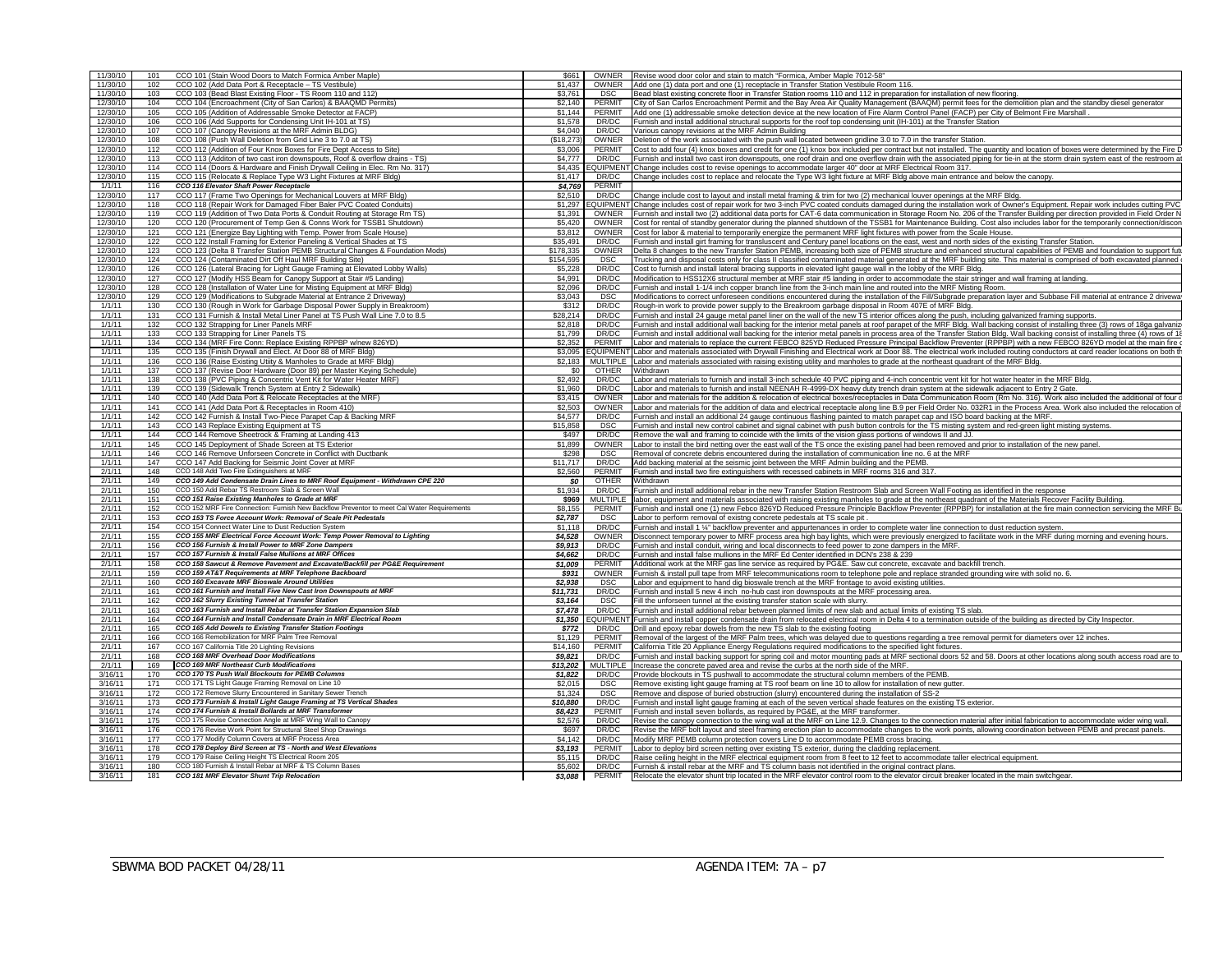## **MRF Single Stream System (IN OPERATION!)**